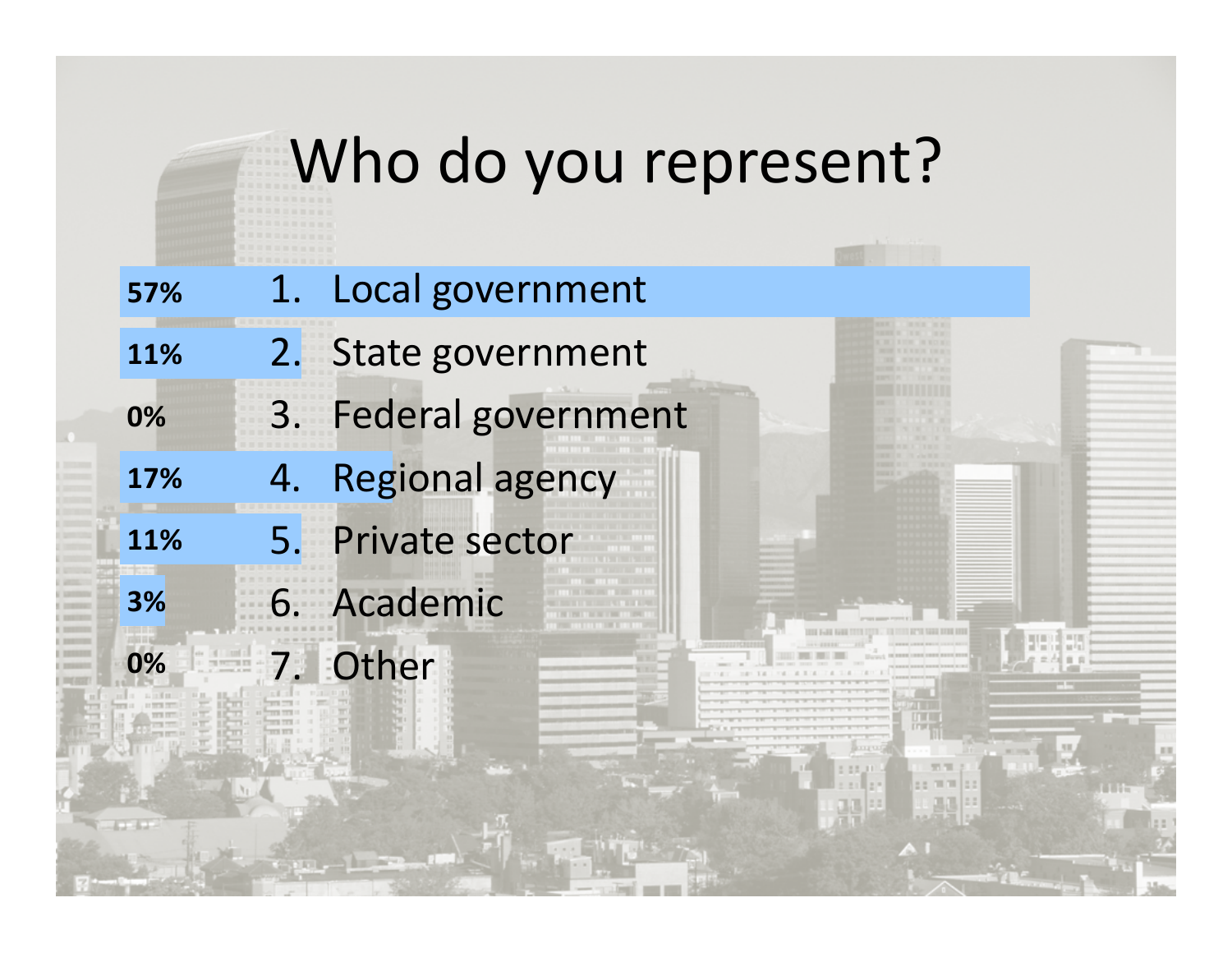|     |    | What is your area of expertise? |  |
|-----|----|---------------------------------|--|
| 62% |    | 1. GIS                          |  |
| 19% |    | 2. Planning                     |  |
| 0%  |    | 3. Assessment/Appraisal         |  |
| 8%  |    | 4. Economic Development         |  |
| 2%  |    | 5. Utility                      |  |
| 0%  |    | 6. Real estate                  |  |
| 6%  |    | 7. Software/IT                  |  |
| 2%  |    | 8. Public Safety                |  |
| 2%  | 9. | Other                           |  |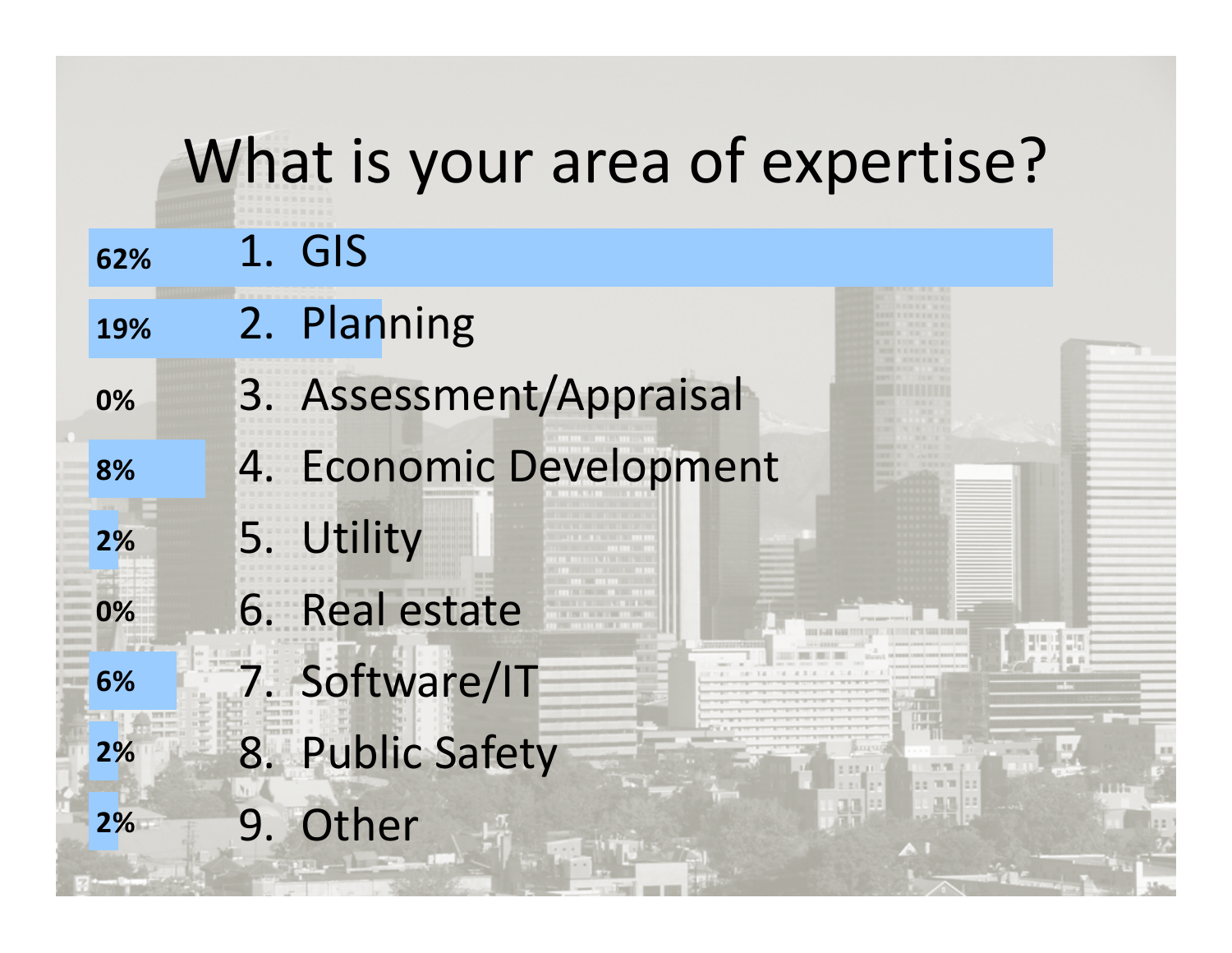# Have you attended <sup>a</sup> data summit before? **58%** 1 Yes . 2. No **42%** 3. Maybe**0%**महा करने के महाव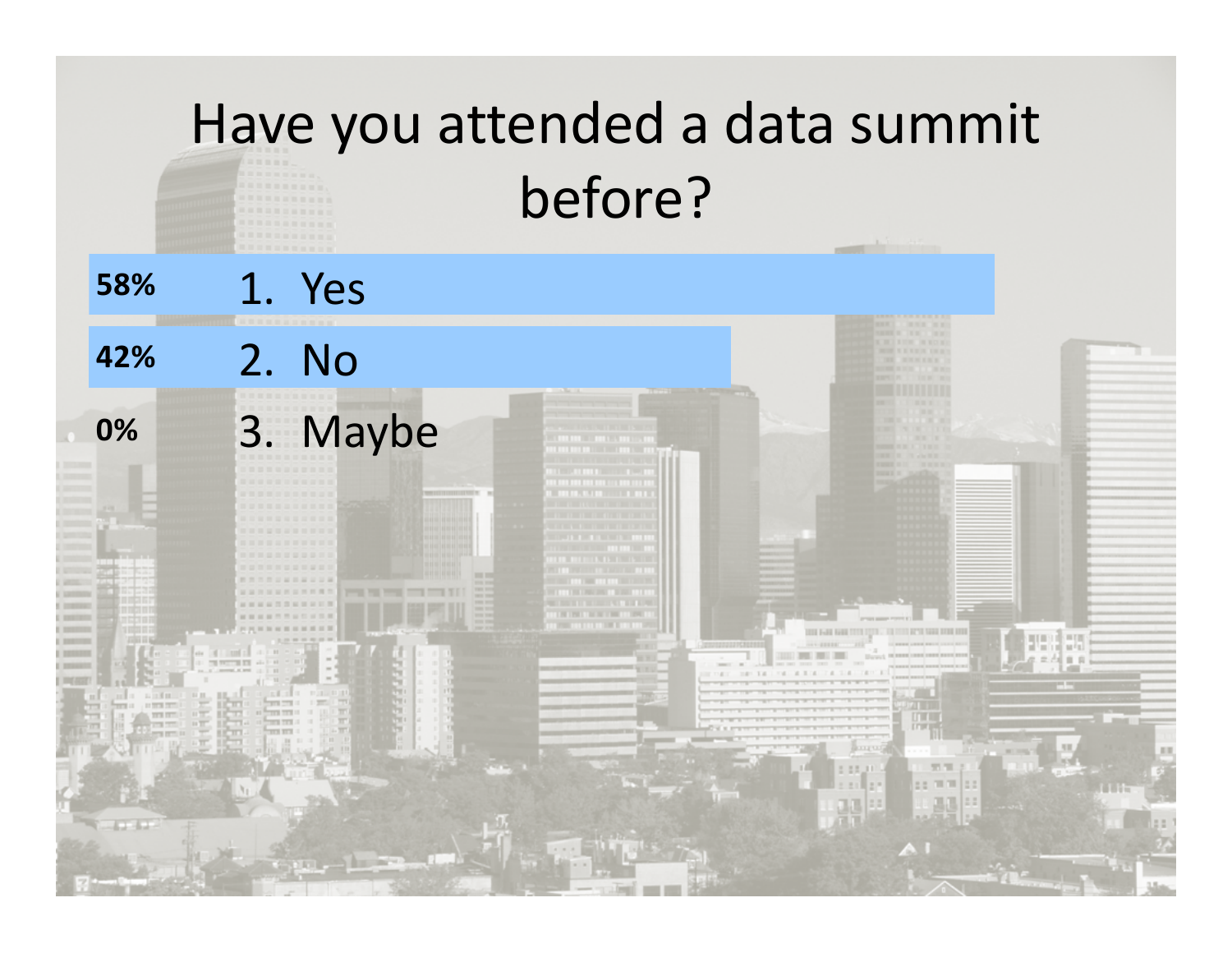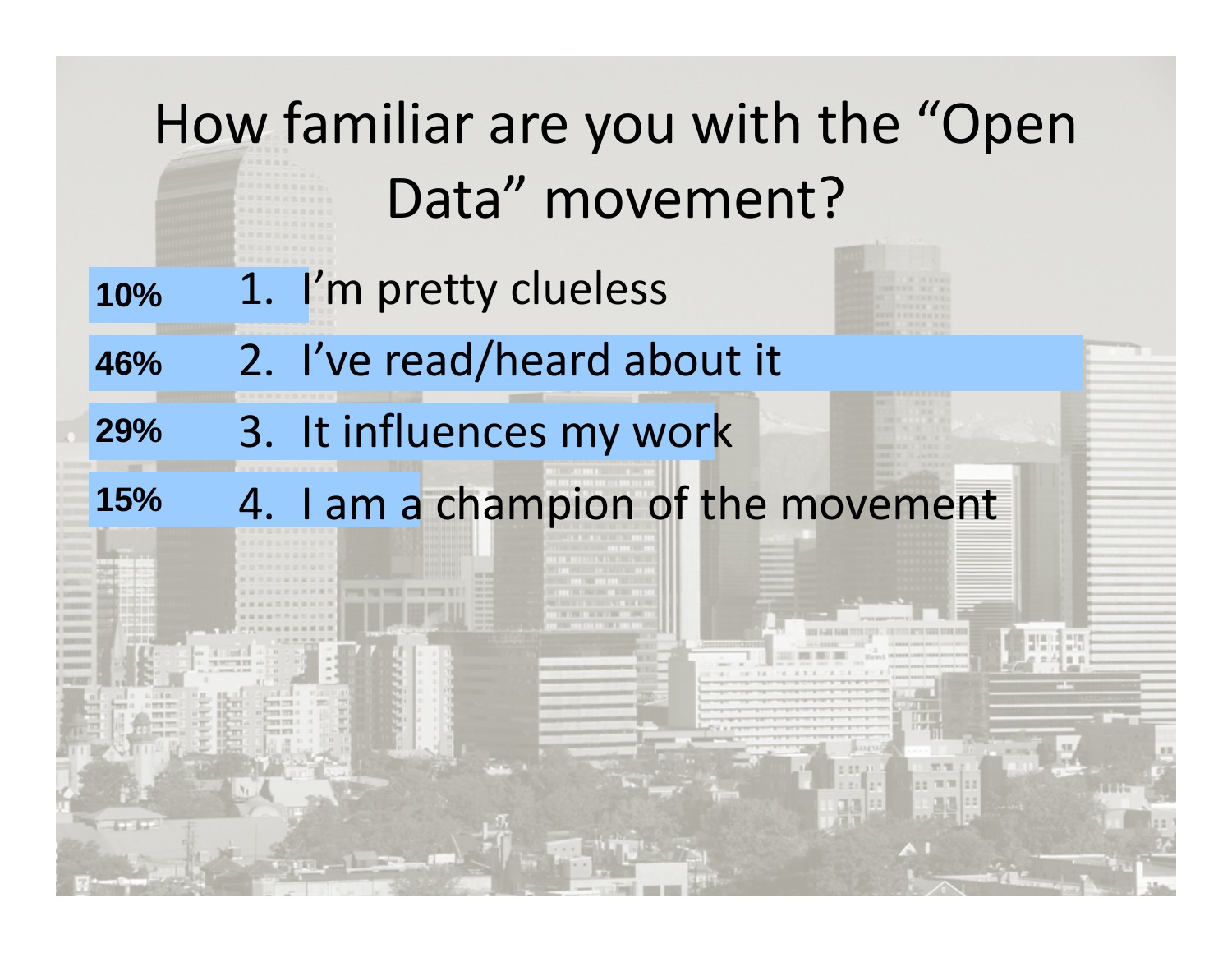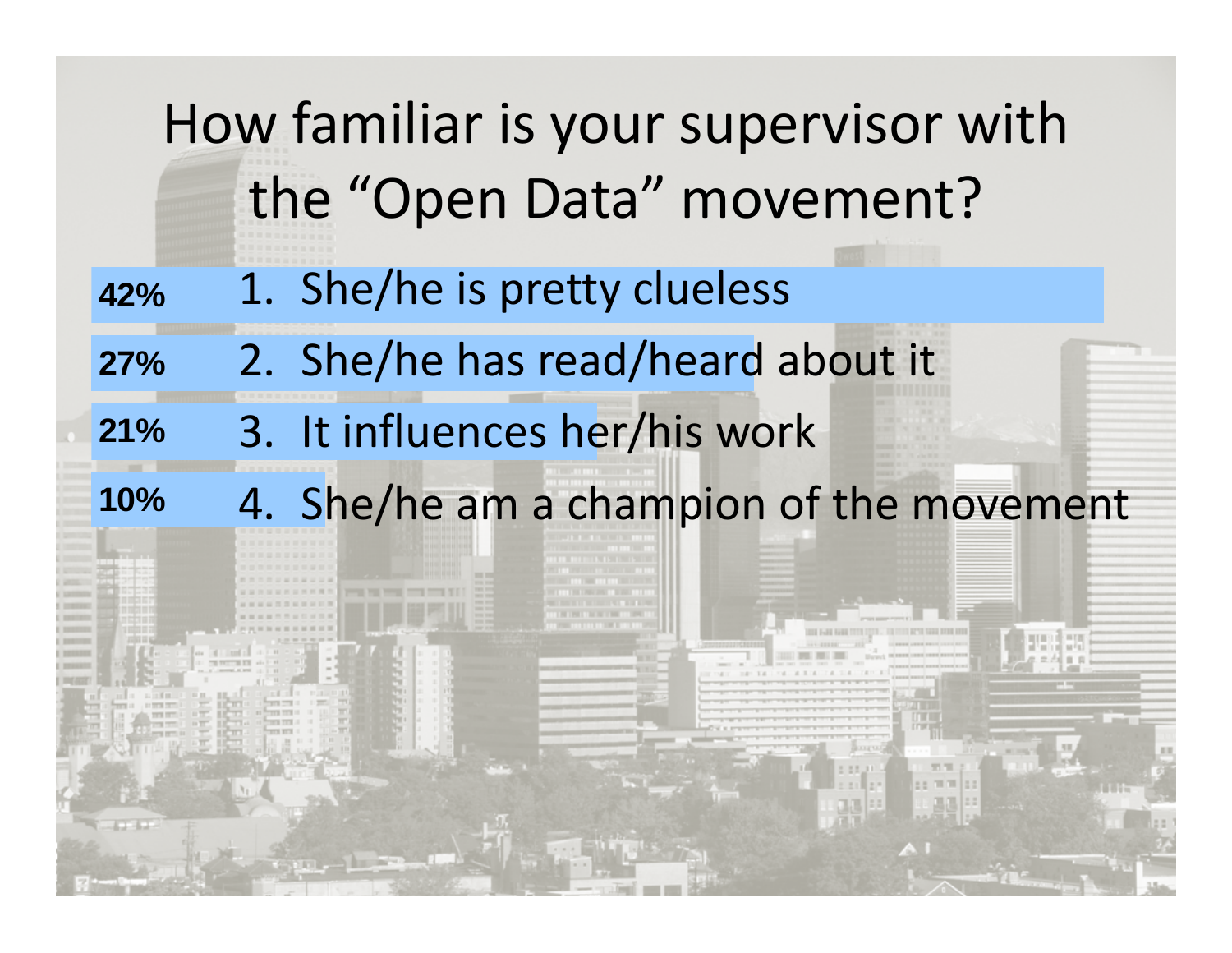When you think about open data in the context of your work . . .

- **12%** 11. The additional work outweighs the benefits
- **37%** 2. The benefits are worth the additional work
- **31%** % 3. The benefit would be LESS work<br>% 4. I'm not sure

**20%** 4. I'm not sure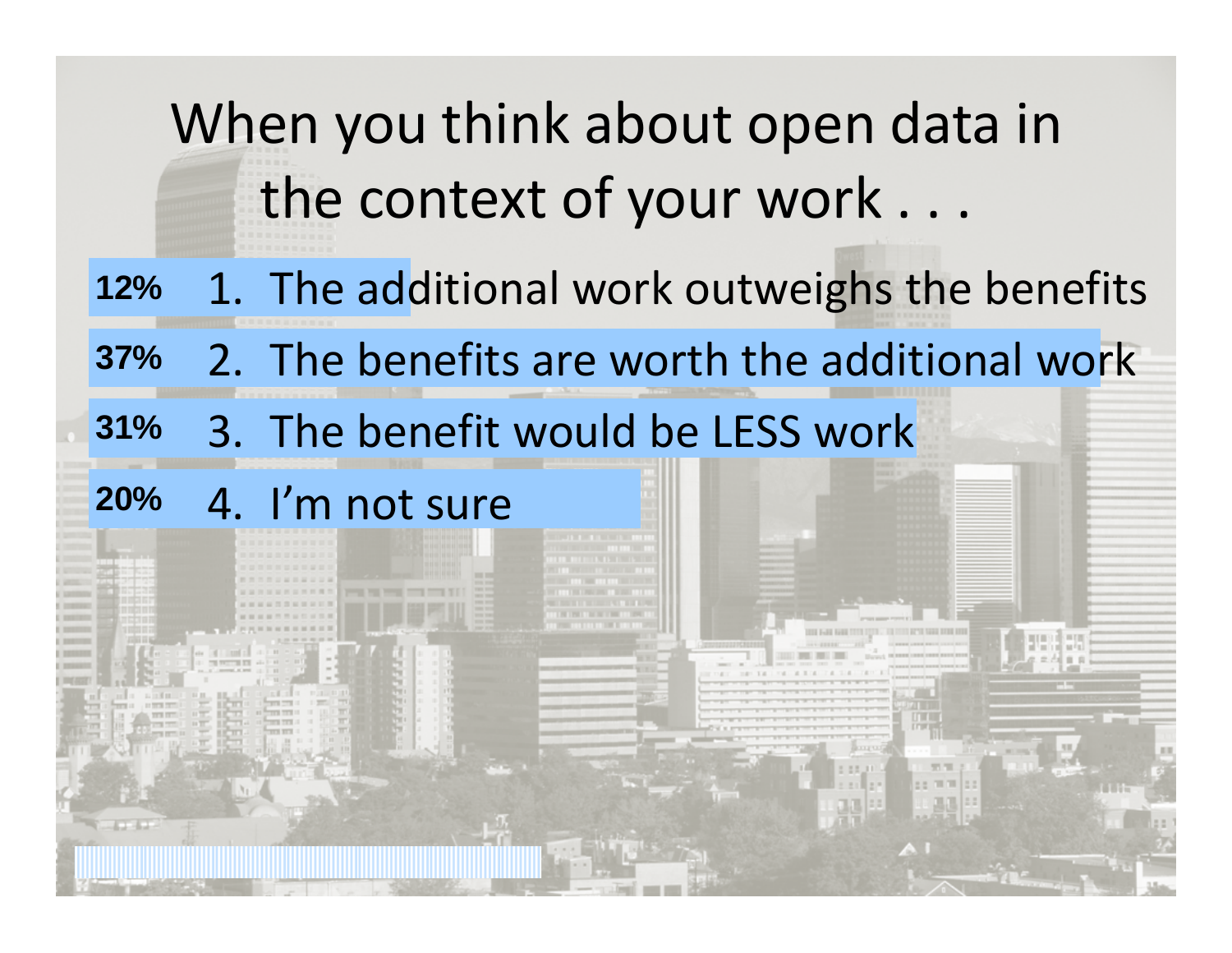### Does your organization have the resources in house to publish open data?

**50%** 1 Yes . **23%**

### **27%** 3. Maybe

2. No

**NOTES IN STRUCT**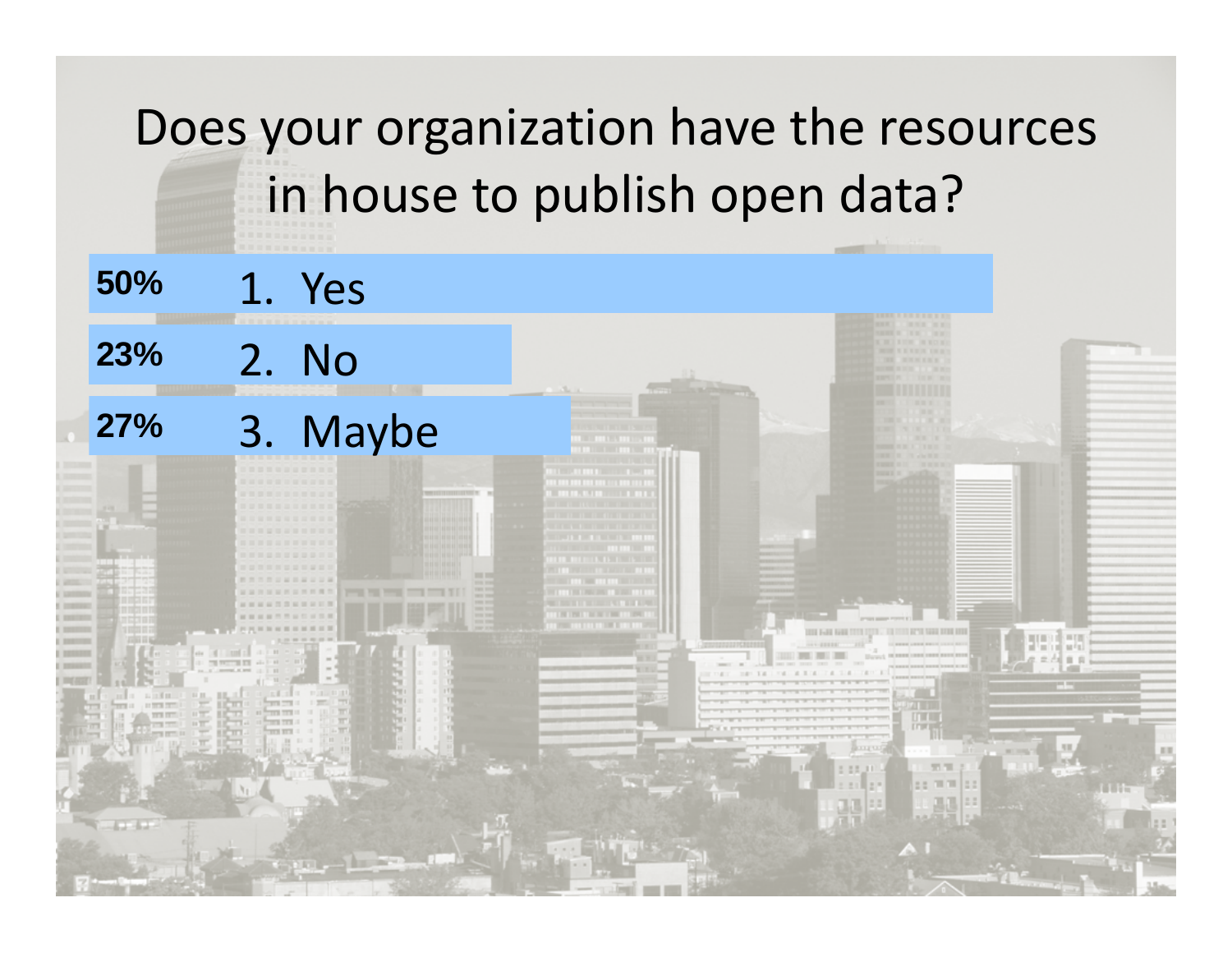### Integrated regional data sets . . .

**69%**% 1. Solve immediate pragmatic problems

**18%** 2. Are just "nice to have"

**13%** 3. Not sure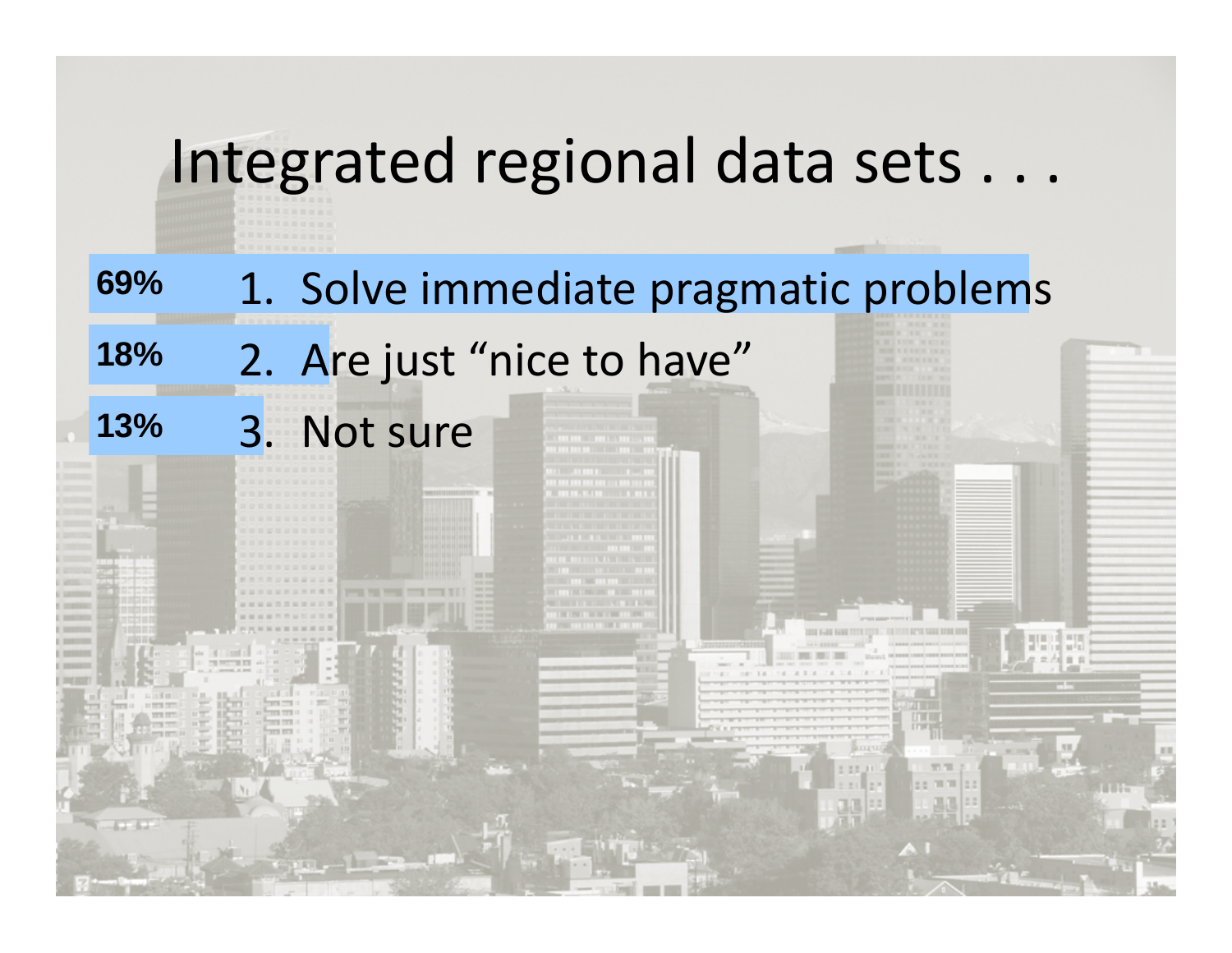| Within your organization, how many |                                      |  |                           |  |  |  |
|------------------------------------|--------------------------------------|--|---------------------------|--|--|--|
|                                    | "one-off" requests or projects touch |  |                           |  |  |  |
|                                    | on issues of economic development?   |  |                           |  |  |  |
|                                    | 3%                                   |  | 1. None                   |  |  |  |
|                                    | 23%                                  |  | 2. A few                  |  |  |  |
|                                    | 28%                                  |  | 3. A substantial minority |  |  |  |
|                                    | 15%                                  |  | 4. A majority             |  |  |  |
|                                    | 8%                                   |  | 5. Virtually all          |  |  |  |
|                                    | 22%                                  |  | 6. Not sure               |  |  |  |
|                                    |                                      |  |                           |  |  |  |

ᆌᆔ

 $A I$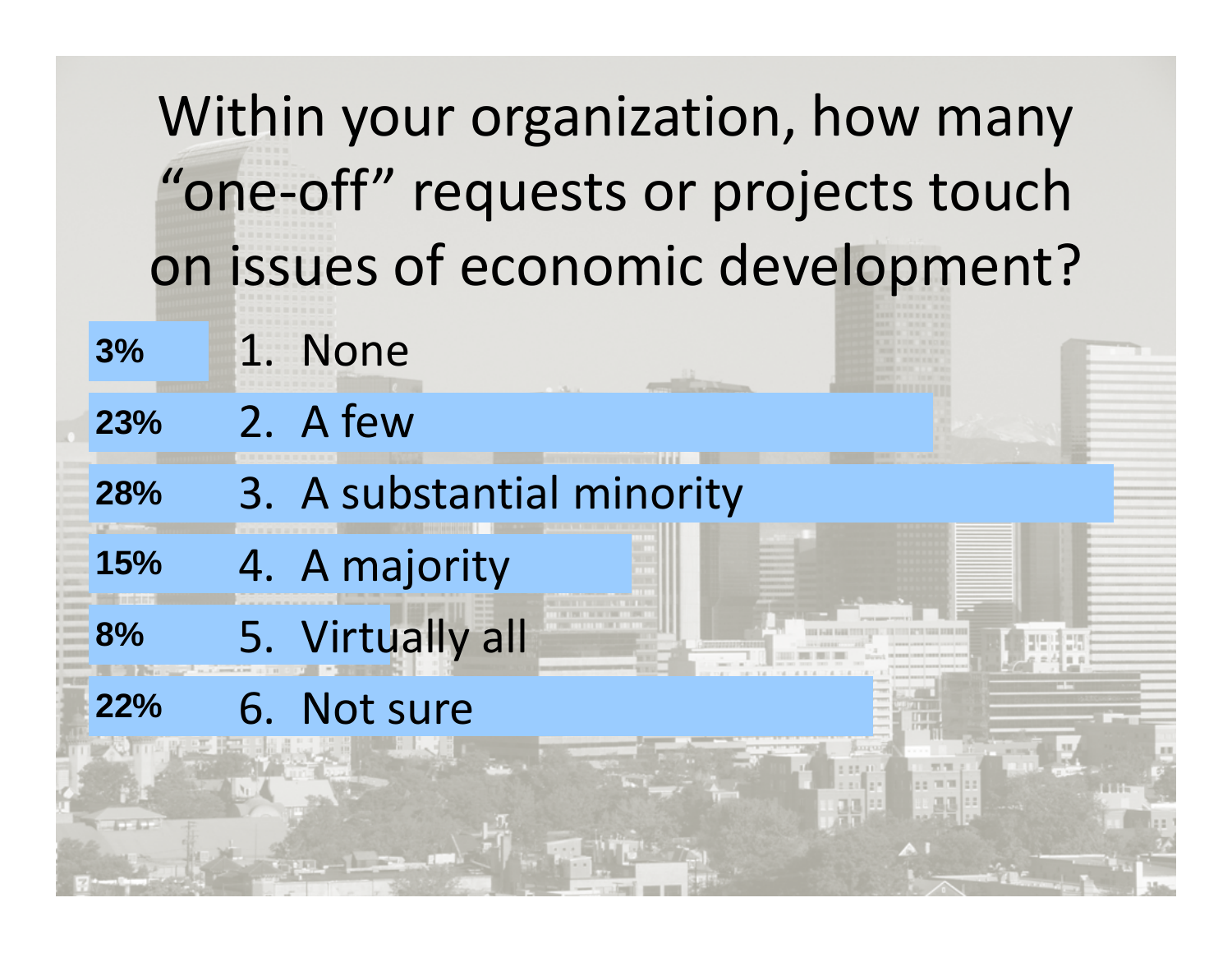# What is the biggest road block to freely distributing geodata?

- **29%**% 1. Legal concerns
- **12%**2. Political culture

### <sup>%</sup> 3. Lack of resources (time, money, staff, etc.)<br>4. Lack of senior management support **40%**

- **14%**4. Lack of senior management support
- **5%**5. Private sector will just take it and sell it